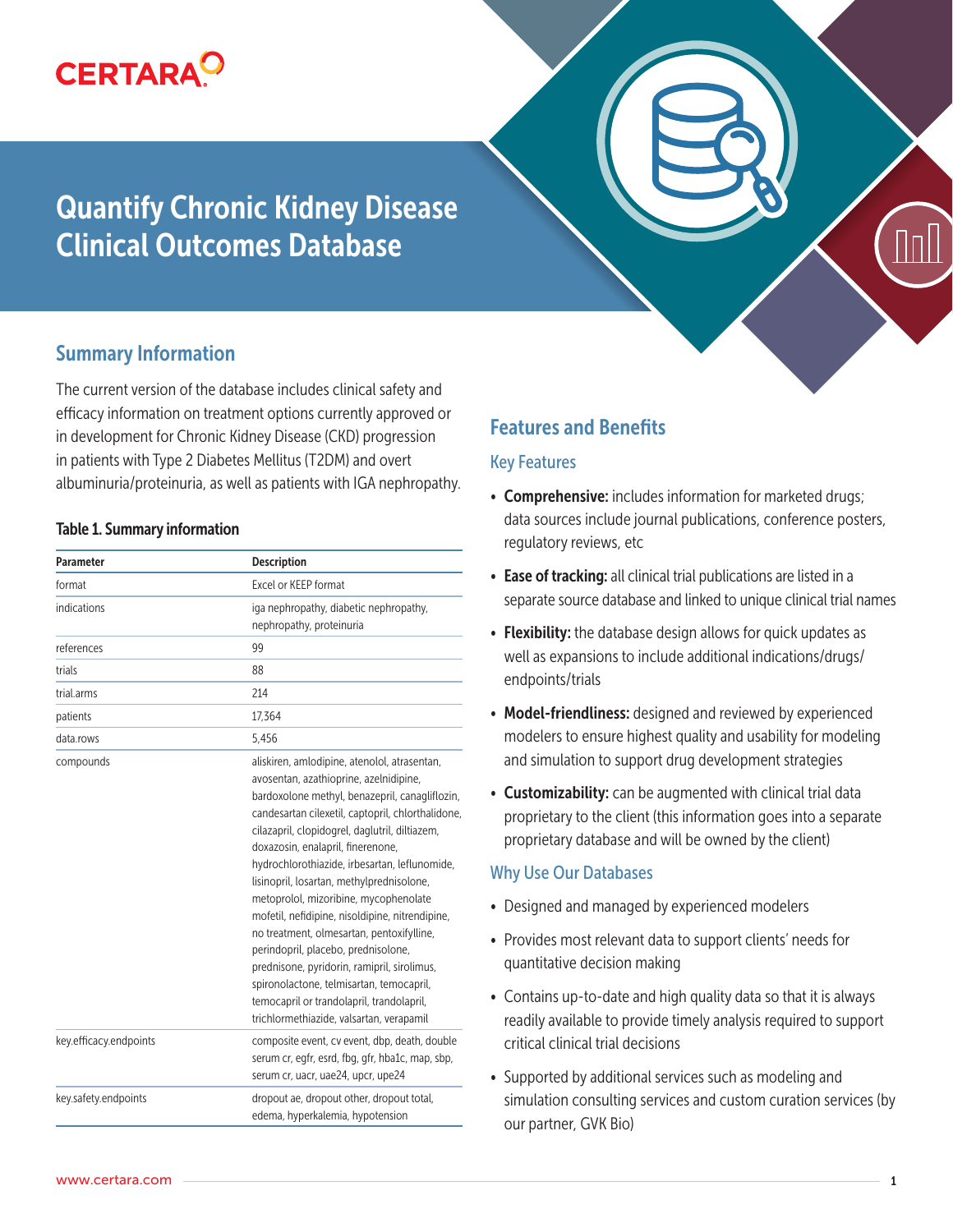## Organization and Structure

This product consists of two databases, the source database and the clinical outcomes database (core database), developed for chronic kidney disease. The source database is a database that maintains the sources of information identified by searches and reviewed for inclusion or exclusion from the database. The clinical outcomes database contains the information on trial, treatment and patients characteristics and safety and efficacy results of the trials identified for inclusion in the database. In addition, a detailed documentation is provided with these databases.

The following is a flowchart showing the process with which databases are created, optimized and updated.



## Overview of the Chronic Kidney Disease Source Database

The primary data sources were controlled clinical trials published in the medical literature or available through the FIA from the FDA. A secondary source of information was published abstracts or presentations of clinical trial data from conferences and corporate websites.

609 references were identified and documented in the source database, of which a total of 99 references were selected for inclusion in the database after careful review of the abstracts. The detailed reference information as well as reasons for exclusion is recorded to facilitate potential future expansion of the database. The 99 references selected for inclusion in the database provide information on 88 unique trials and 214 unique treatment arms.

# Overview of the Chronic Kidney Disease Clinical Outcomes Database

The clinical outcomes database contains information from 88 trials, representing 214 unique treatment arms and 17,364 patients. There are a total of 5,456 rows in the database. Each row contains the information for an endpoint in one arm of a trial at a specific point in time. The table below provides an overview of the available data for randomized treatments.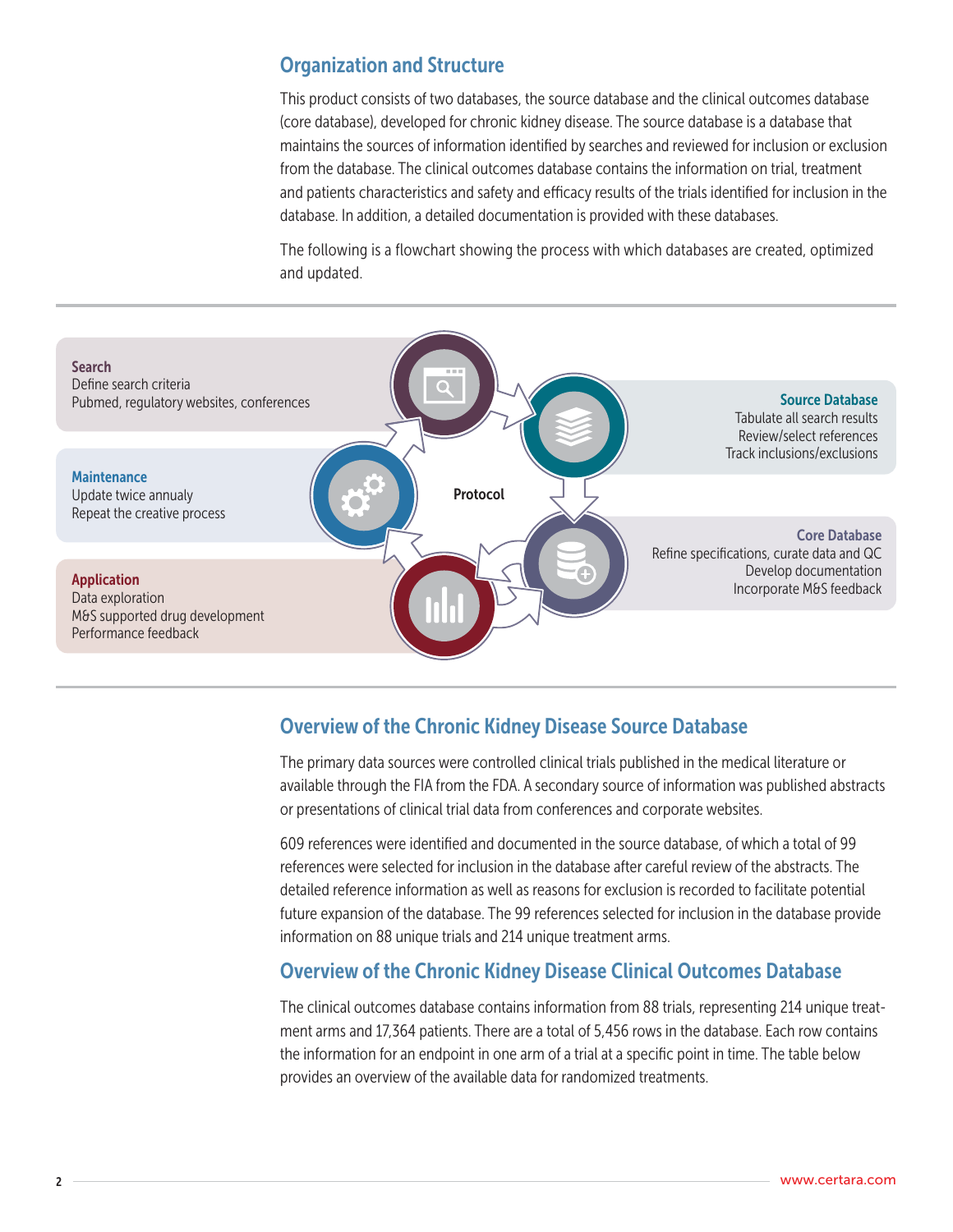#### Table 2. Number of trials, treatment arms and patients for each drug class

| randomized.drug                | trials | arms | patients |
|--------------------------------|--------|------|----------|
| aliskiren                      | 2      | 2    | 78       |
| aliskiren+losartan             | 1      | 1    | 301      |
| amlodipine                     | 5      | 5    | 627      |
| atenolol                       | 5      | 5    | 68       |
| atenolol+furosemide            | 1      | 1    | 10       |
| atrasentan                     | 2      | 5    | 227      |
| avosentan                      | 2      | 6    | 1162     |
| azathioprine                   | 3      | 3    | 133      |
| azelnidipine                   | 1      | 1    | 75       |
| bardoxolone methyl             | 1      | 3    | 170      |
| benazepril+amlodipine          | 1      | 1    | 166      |
| benazepril+hydrochlorothiazide | 1      | 1    | 166      |
| canagliflozin                  | 1      | 2    | 703      |
| candesartan cilexetil          | 6      | 12   | 496      |
| captopril                      | 5      | 6    | 85       |
| captopril+pentoxifylline       | 1      | 1    | 37       |
| chlorthalidone                 | 1      | 1    | 12       |
| cilazapril                     | 1      | 1    | 23       |
| clopidogrel                    | 1      | 1    | 42       |
| clopidogrel+leflunomide        | 1      | 1    | 42       |
| daglutril                      | 1      | 1    | 45       |
| diltiazem                      | 1      | 1    | 10       |
| doxazosin                      | 1      | 1    | 10       |
| enalapril                      | 15     | 16   | 422      |
| enalapril+hydrochlorothiazide  | 1      | 1    | 52       |
| enalapril+losartan             | 2      | 2    | 23       |
| finerenone                     | 1      | 7    | 729      |
| hydrochlorothiazide            | 1      | 1    | 90       |
| irbesartan                     | 4      | 4    | 636      |
| leflunomide                    | 1      | 1    | 42       |
| lisinopril                     | 5      | 5    | 810      |
| lisinopril+irbesartan          | 1      | 1    | 70       |
| losartan                       | 12     | 13   | 1541     |
| losartan+aliskiren             | 1      | 1    | 58       |
| losartan+hydrochlorothiazide   | 1      | 1    | 30       |
| losartan+n-acetyl cysteine     | 1      | 1    | 35       |
| losartan+pioglitazone          | 1      | 1    | 30       |
| methylprednisolone             | 1      | 1    | 26       |
| methylprednisolone+cyclosporin | 1      | 1    | 25       |
| methylprednisolone+prednisone  | 1      | 1    | 43       |
| metoprolol                     | 1      | 1    | 18       |
| mizoribine                     | 1      | 1    | 35       |
| mizoribine +losartan           | 1      | 1    | 34       |
| mycophenolate mofetil          | 3      | 3    | 58       |
| nefidipine                     | 1      | 1    | 11       |

| <b>TOTAL</b>               | 88             | 214            | 17364 |
|----------------------------|----------------|----------------|-------|
| verapamil                  | 1              | $\mathbf{1}$   | 14    |
| valsartan                  | $\overline{c}$ | $\overline{c}$ | 496   |
| trichlormethiazide         | $\mathbf{1}$   | 1              | 77    |
| trandolapril+verapamil     | 3              | 3              | 97    |
| trandolapril               | $\overline{c}$ | $\overline{c}$ | 44    |
| temocapril+losartan        | $\mathbf{1}$   | 1              | 11    |
| temocapril or trandolapril | $\mathbf{1}$   | 1              | 26    |
| temocapril                 | $\overline{c}$ | $\overline{c}$ | 19    |
| telmisartan+enalapril      | $\mathbf{1}$   | $\mathbf{1}$   | 40    |
| telmisartan                | $\overline{c}$ | $\overline{c}$ | 862   |
| spironolactone             | 5              | 5              | 177   |
| sirolimus                  | $\mathbf{1}$   | $\mathbf{1}$   | 14    |
| ramipril                   | $\overline{c}$ | $\overline{c}$ | 74    |
| pyridorin                  | $\mathbf{1}$   | $\overline{c}$ | 211   |
| prednisone                 | $\mathbf{1}$   | 1              | 48    |
| prednisolone+losartan      | $\mathbf{1}$   | $\mathbf{1}$   | 22    |
| prednisolone               | $\overline{c}$ | $\overline{c}$ | 67    |
| placebo+losartan           | $\mathbf{1}$   | $\mathbf{1}$   | 298   |
| placebo                    | 36             | 36             | 4276  |
| perindopril+irbesartan     | $\mathbf{1}$   | 1              | 20    |
| perindopril                | $\mathbf{1}$   | 1              | 20    |
| pentoxifylline             | 5              | 5              | 179   |
| olmesartan                 | 1              | 1              | 288   |
| no treatment               | 9              | 9              | 380   |
| nitrendipine               | $\overline{c}$ | $\overline{c}$ | 73    |
| nisoldipine                | $\mathbf{1}$   | 1              | 25    |

ACE: angiotensin converting enzyme inhibitor ARB: angiotensin receptor blockers; ERA: endothelin A receptor antagonists; AA: aldosterone antagonists.

## Table 3. Summary of studies with CKD related endpoints

| Category    | <b>Efficacy Endpoints</b> | # of Studies | # of Subjects |
|-------------|---------------------------|--------------|---------------|
| <b>GFR</b>  | eGFR                      | 26           | 11,183        |
| <b>GFR</b>  | <b>GFR</b>                | 23           | 993           |
| Protein     | <b>UACR</b>               | 14           | 7,925         |
| Protein     | UAE24                     | 28           | 3,307         |
| Protein     | <b>UPCR</b>               | 13           | 2,633         |
| Protein     | UPE <sub>24</sub>         | 42           | 5,615         |
| <b>ESRD</b> | <b>ESRD</b>               | 13           | 8,324         |
| <b>ESRD</b> | <b>ESRD or Death</b>      | 1            | 1513          |
| Death       | Death                     | 19           | 11,848        |